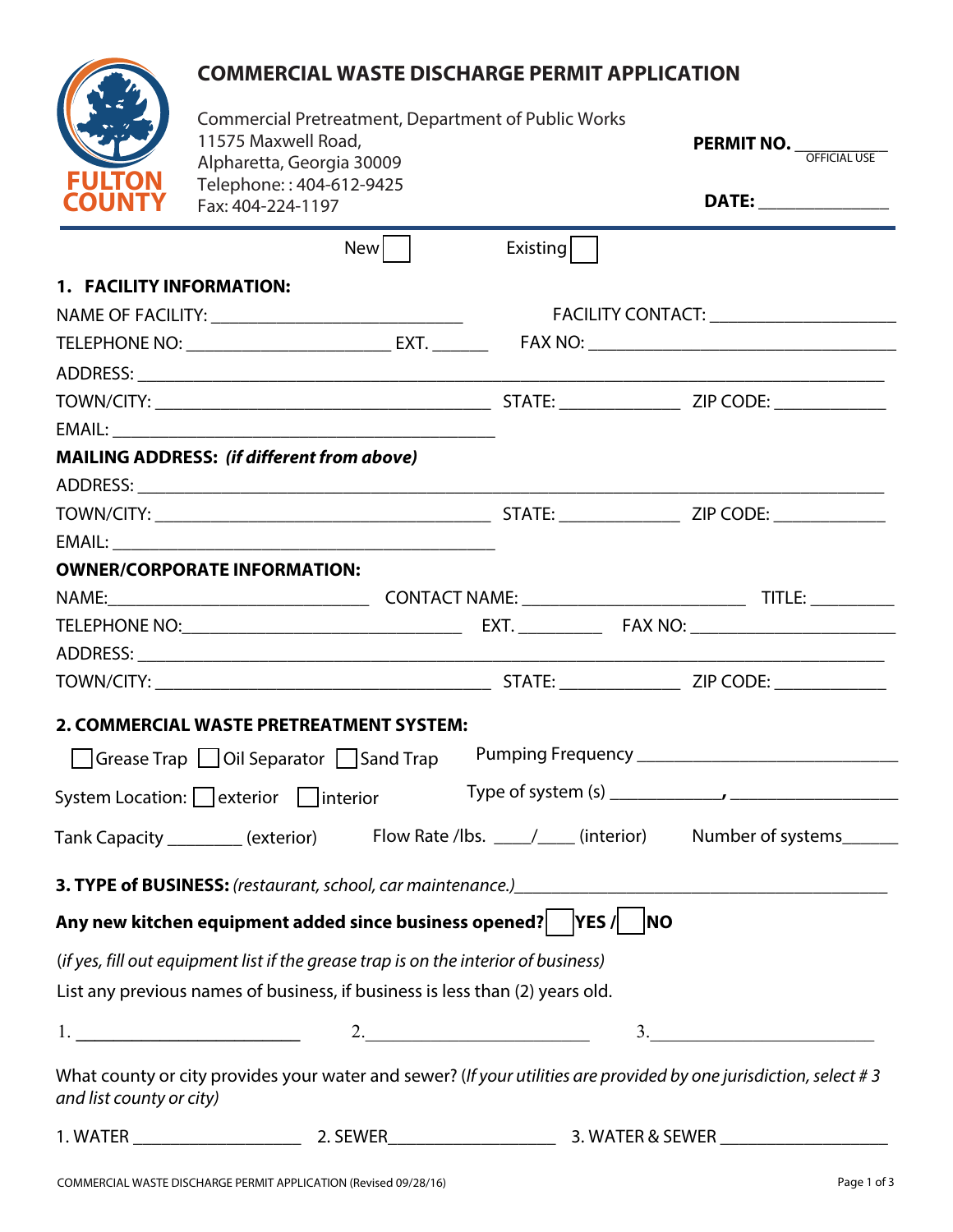#### **4. COMMERCIAL WASTE TRANSPORTER SERVICE: F.O.G. Permit #**

| Company Name                                                                                                                                   |                          | <b>Company Contact</b>                                                                                                                                                                                                                                                                                                                                                                                                                                                  |
|------------------------------------------------------------------------------------------------------------------------------------------------|--------------------------|-------------------------------------------------------------------------------------------------------------------------------------------------------------------------------------------------------------------------------------------------------------------------------------------------------------------------------------------------------------------------------------------------------------------------------------------------------------------------|
|                                                                                                                                                |                          |                                                                                                                                                                                                                                                                                                                                                                                                                                                                         |
|                                                                                                                                                |                          |                                                                                                                                                                                                                                                                                                                                                                                                                                                                         |
|                                                                                                                                                | Ext. ___________________ | Fax No: _________________________                                                                                                                                                                                                                                                                                                                                                                                                                                       |
| 5. GREASE/WASTE OIL RECYCLE COMPANY:                                                                                                           |                          |                                                                                                                                                                                                                                                                                                                                                                                                                                                                         |
| Company Name                                                                                                                                   |                          | Company Contact                                                                                                                                                                                                                                                                                                                                                                                                                                                         |
|                                                                                                                                                |                          |                                                                                                                                                                                                                                                                                                                                                                                                                                                                         |
|                                                                                                                                                |                          | TELEPHONE No: ________________________  Ext. _______________    Fax No: ___________________________                                                                                                                                                                                                                                                                                                                                                                     |
|                                                                                                                                                |                          |                                                                                                                                                                                                                                                                                                                                                                                                                                                                         |
|                                                                                                                                                |                          | How often is recycled grease /oil waste removed? ________________________________ Container Capacity _______________<br>I certify under penalty of law that this document and all attachments were prepared under my direction or<br>supervision in accordance with a system to ensure that the information submitted with the best of my knowledge<br>and belief, is true, accurate and complete. I am aware that there are significant penalties for submitting false |
| <b>Print Name</b>                                                                                                                              |                          | Signature                                                                                                                                                                                                                                                                                                                                                                                                                                                               |
|                                                                                                                                                | Date                     |                                                                                                                                                                                                                                                                                                                                                                                                                                                                         |
|                                                                                                                                                |                          | ADDRESS: TELEPHONE NO: TELEPHONE NO:                                                                                                                                                                                                                                                                                                                                                                                                                                    |
| information, including the possibility of citations, fines or imprisonment for known violations.<br>Title<br>Registered Agent: (if applicable) |                          |                                                                                                                                                                                                                                                                                                                                                                                                                                                                         |
|                                                                                                                                                | <b>OFFICE USE ONLY</b>   |                                                                                                                                                                                                                                                                                                                                                                                                                                                                         |
|                                                                                                                                                |                          | PERMIT EXPIRATION DATE: ________________                                                                                                                                                                                                                                                                                                                                                                                                                                |

be deducted from the annual permit cost. **Permit fees are due March 31st of each year, with a 25% penalty occurring after March 31st .**

permit fee assessment, they can request a site inspection by the County for a fee of \$50.00. The \$50.00 fee **will not**